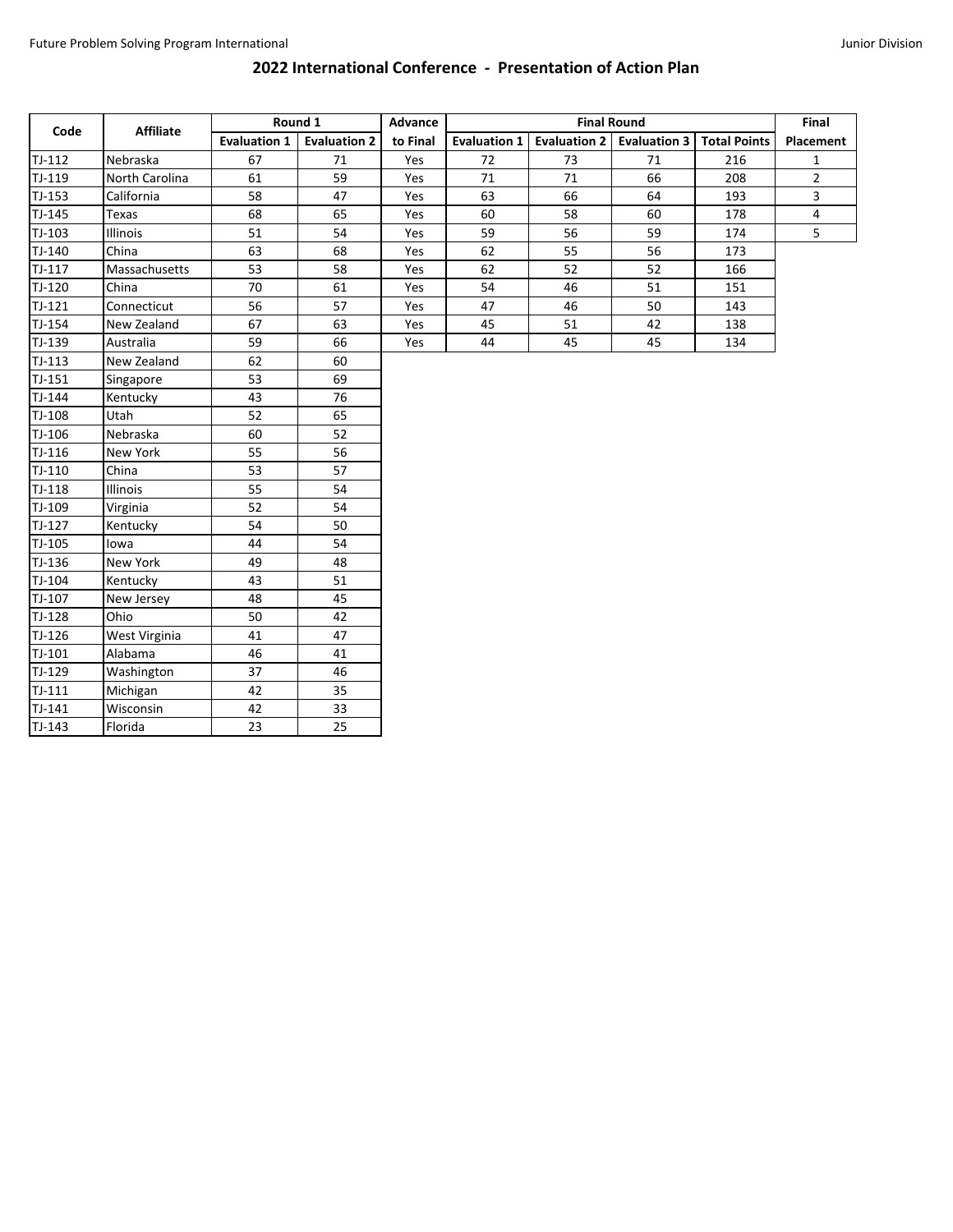## **2022 International Conference - Presentation of Action Plan**

|        |                  | Round 1             |                     | <b>Advance</b> |                     | Final                     |                    |                     |                |
|--------|------------------|---------------------|---------------------|----------------|---------------------|---------------------------|--------------------|---------------------|----------------|
| Code   | <b>Affiliate</b> | <b>Evaluation 1</b> | <b>Evaluation 2</b> | to Final       | <b>Evaluation 1</b> | Evaluation 2 Evaluation 3 | <b>Final Round</b> | <b>Total Points</b> | Placemen       |
| TM-251 | Australia        | 63                  | 69                  | Yes            | 68                  | 67                        | 75                 | 210                 | 1              |
| TM-258 | Utah             | 74                  | 65                  | Yes            | 64                  | 66                        | 66                 | 196                 | $\overline{2}$ |
| TM-217 | Texas            | 61                  | 56                  | Yes            | 62                  | 58                        | 64                 | 184                 | 3              |
| IM-502 | Thailand         | 73                  | 70                  | Yes            | 57                  | 50                        | 62                 | 169                 | 4              |
| TM-238 | Nebraska         | 74                  | 73                  | Yes            | 61                  | 41                        | 61                 | 163                 | 5              |
| TM-247 | West Virginia    | 68                  | 74                  | Yes            | 54                  | 49                        | 59                 | 162                 |                |
| TM-229 | Ohio             | 60                  | 76                  | Yes            | 50                  | 44                        | 41                 | 135                 |                |
| TM-232 | New Zealand      | 61                  | 54                  | Yes            | 50                  | 36                        | 41                 | 127                 |                |
| IM-515 | Alabama          | 54                  | $71\,$              | Yes            | 47                  | 37                        | 37                 | 121                 |                |
| TM-230 | Thailand         | 55                  | 53                  | Yes            | 30                  | 24                        | 16                 | 70                  |                |
| TM-254 | Illinois         | 63                  | 62                  |                |                     |                           |                    |                     |                |
| TM-264 | California       | 67                  | 58                  |                |                     |                           |                    |                     |                |
| TM-215 | Illinois         | 63                  | 60                  |                |                     |                           |                    |                     |                |
| TM-260 | China            | 49                  | 74                  |                |                     |                           |                    |                     |                |
| TM-219 | New Zealand      | 68                  | 54                  |                |                     |                           |                    |                     |                |
| TM-244 | New Zealand      | 60                  | 62                  |                |                     |                           |                    |                     |                |
| TM-255 | Australia        | 57                  | 64                  |                |                     |                           |                    |                     |                |
| TM-225 | Washington       | 59                  | 58                  |                |                     |                           |                    |                     |                |
| TM-259 | Australia        | 51                  | 66                  |                |                     |                           |                    |                     |                |
| TM-262 | Texas            | 62                  | 55                  |                |                     |                           |                    |                     |                |
| TM-204 | Virginia         | 59                  | 57                  |                |                     |                           |                    |                     |                |
| TM-243 | Kentucky         | 51                  | 65                  |                |                     |                           |                    |                     |                |
| TM-234 | Florida          | 54                  | 61                  |                |                     |                           |                    |                     |                |
| TM-248 | Texas            | 60                  | 54                  |                |                     |                           |                    |                     |                |
| TM-231 | New Jersey       | 58                  | 53                  |                |                     |                           |                    |                     |                |
| TM-203 | Singapore        | 52                  | 58                  |                |                     |                           |                    |                     |                |
| TM-206 | Connecticut      | 57                  | 52                  |                |                     |                           |                    |                     |                |
| TM-220 | Thailand         | 51                  | 55                  |                |                     |                           |                    |                     |                |
| TM-249 | Alabama          | 53                  | 51                  |                |                     |                           |                    |                     |                |
| TM-233 | Pennsylvania     | 51                  | 52                  |                |                     |                           |                    |                     |                |
| TM-242 | Indiana          | 57                  | 45                  |                |                     |                           |                    |                     |                |
| TM-202 | Massachusetts    | 48                  | 51                  |                |                     |                           |                    |                     |                |
| TM-210 | Turkey           | 54                  | 45                  |                |                     |                           |                    |                     |                |
| TM-218 | lowa             | 53                  | 46                  |                |                     |                           |                    |                     |                |
| TM-257 | Michigan         | 41                  | 57                  |                |                     |                           |                    |                     |                |
| TM-235 | Kentucky         | 48                  | 48                  |                |                     |                           |                    |                     |                |
| TM-209 | Florida          | 56                  | 38                  |                |                     |                           |                    |                     |                |
| TM-240 | Turkey           | 48                  | 42                  |                |                     |                           |                    |                     |                |
| TM-241 | lowa             | 49                  | 41                  |                |                     |                           |                    |                     |                |
| TM-205 | Alaska           | 40                  | 48                  |                |                     |                           |                    |                     |                |
| TM-221 | North Carolina   | 45                  | 41                  |                |                     |                           |                    |                     |                |
| TM-222 | Minnesota        | 47                  | 39                  |                |                     |                           |                    |                     |                |
| TM-237 | Minnesota        | 50                  | 36                  |                |                     |                           |                    |                     |                |
| TM-246 | Ohio             | 43                  | 43                  |                |                     |                           |                    |                     |                |
| TM-250 | Thailand         | 41                  | 44                  |                |                     |                           |                    |                     |                |
| TM-263 | Connecticut      | 43                  | 40                  |                |                     |                           |                    |                     |                |